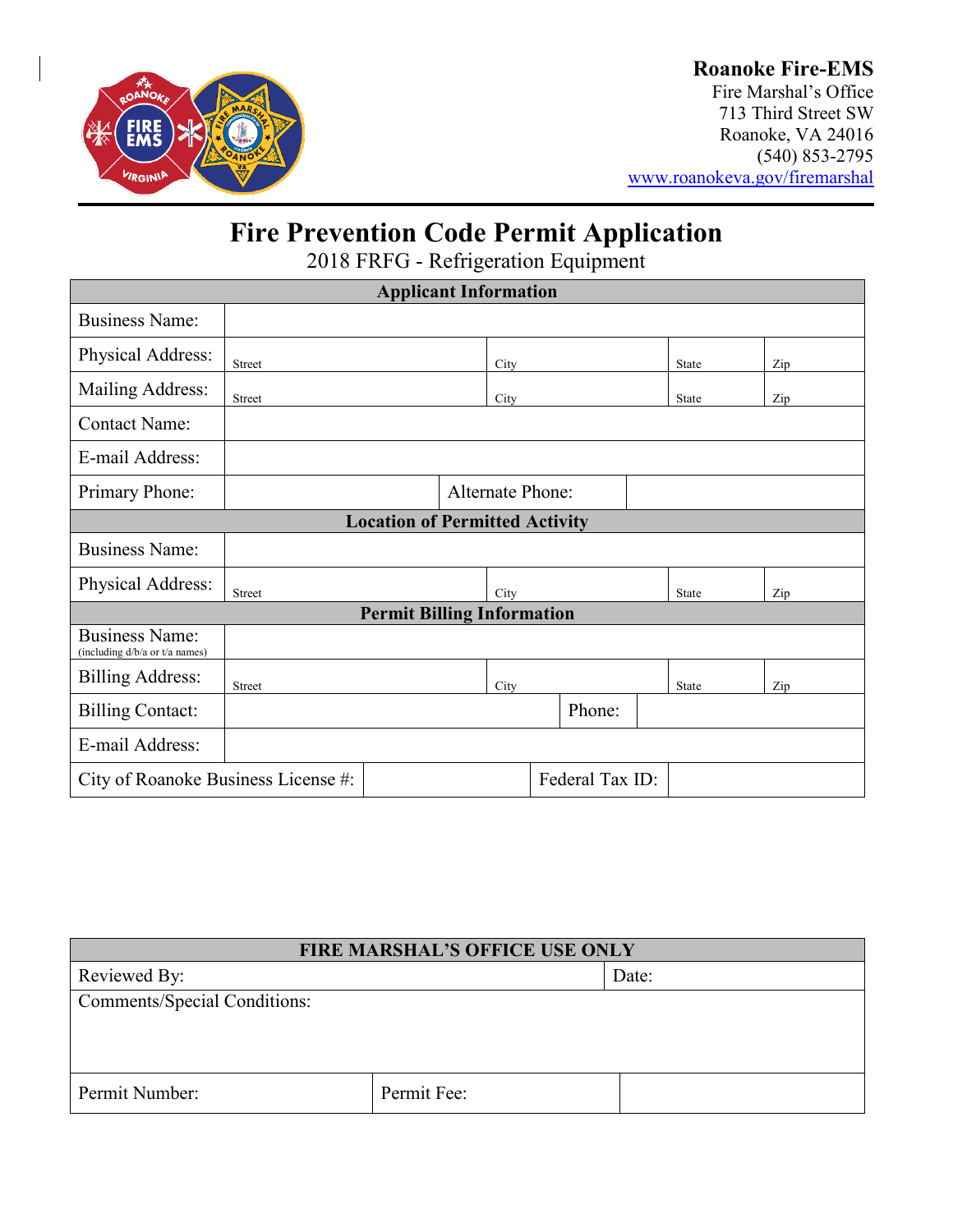| <b>Application Checklist</b> |  |
|------------------------------|--|
|------------------------------|--|

Г

| Application Cliteriist                                                                                                                                                                         |  |  |  |
|------------------------------------------------------------------------------------------------------------------------------------------------------------------------------------------------|--|--|--|
| Review of this permit application requires all of the following to be included:                                                                                                                |  |  |  |
| Completed Fire Prevention Code Permit Application                                                                                                                                              |  |  |  |
| Site Plan/Floor Plan Showing:                                                                                                                                                                  |  |  |  |
| 1. Location of Refrigeration System<br>2. List Type of Refrigeration Systems<br>3. Quantities of Refrigerant<br>4. Location of ALL Fire Extinguishers<br>5. Location of ALL Exits and Openings |  |  |  |
| SDS for Each Refrigerant                                                                                                                                                                       |  |  |  |
| Safety Plan                                                                                                                                                                                    |  |  |  |
|                                                                                                                                                                                                |  |  |  |
| <b>Circumstances of Application/Description of Work</b>                                                                                                                                        |  |  |  |
|                                                                                                                                                                                                |  |  |  |
|                                                                                                                                                                                                |  |  |  |
|                                                                                                                                                                                                |  |  |  |
|                                                                                                                                                                                                |  |  |  |
|                                                                                                                                                                                                |  |  |  |
|                                                                                                                                                                                                |  |  |  |
|                                                                                                                                                                                                |  |  |  |
|                                                                                                                                                                                                |  |  |  |
|                                                                                                                                                                                                |  |  |  |
|                                                                                                                                                                                                |  |  |  |
|                                                                                                                                                                                                |  |  |  |
|                                                                                                                                                                                                |  |  |  |
|                                                                                                                                                                                                |  |  |  |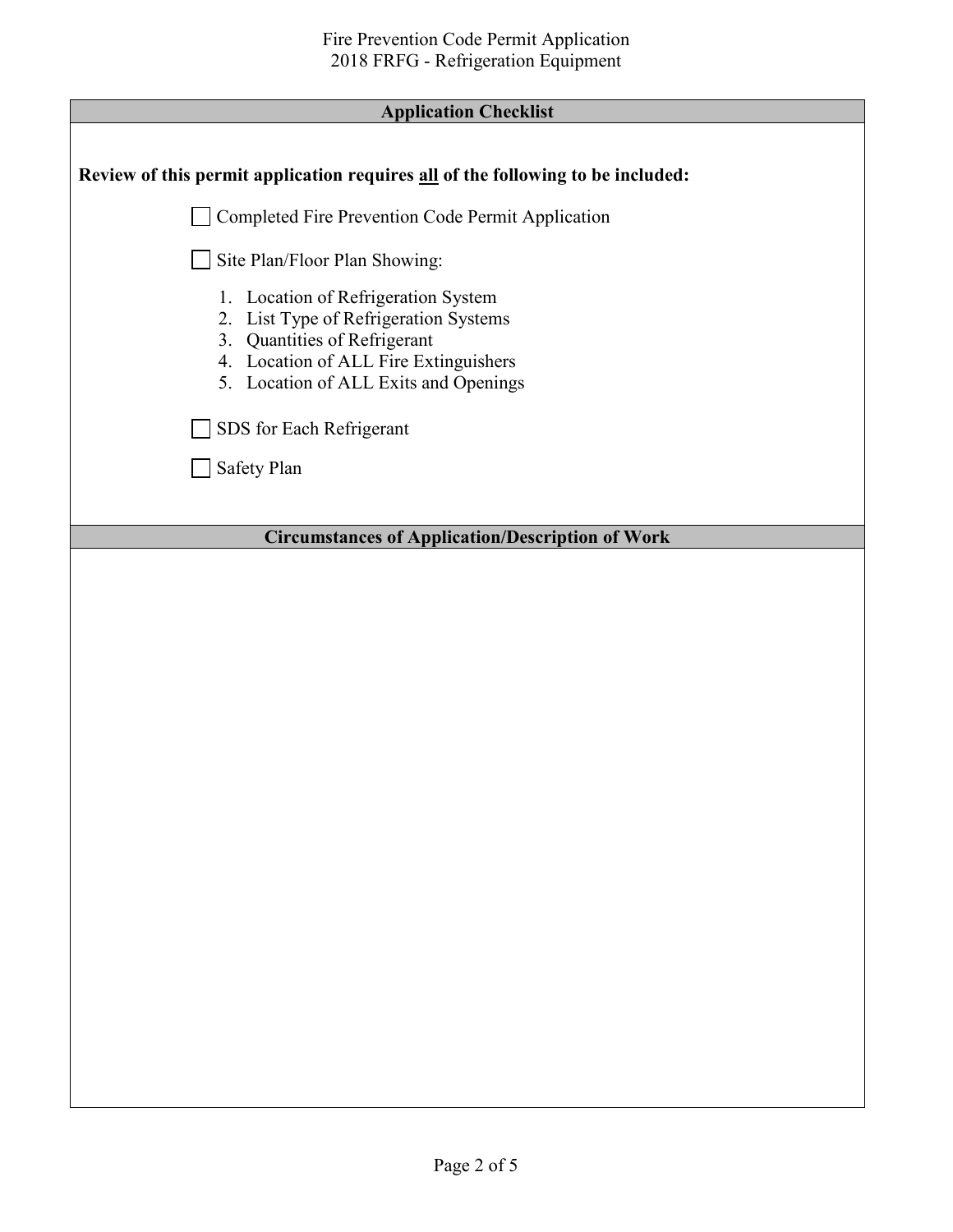### **Permit General Conditions and Acknowledgements**

The Applicant is required to review the following provisions of the Statewide Fire Prevention Code and its referenced standards. After reviewing each provision, the Applicant must initial each item to acknowledge their review and agreement to comply with the requirement. If the requirement is not applicable to the application, the Applicant is to write N/A in place of their initials.

- Refrigeration systems having refrigerant circuit containing more than 220 pounds of group  $A1$ or 30 pounds of any other group refrigerant shall be accessible to the fire department at all times as required by the fire code official.
- Refrigeration equipment and systems having a refrigerant circuit containing more than 220 pounds of group A1 or 30 pounds of any other group refrigerant shall be subject to periodic testing in accordance with Section 606.6.1. Records of tests shall be maintained. Test of emergency devices or systems required by the applicable building code shall be conducted by persons trained and qualified in refrigeration systems.
- The following emergency devices or systems shall be periodically tested in accordance with the manufacturer's instructions and as required by the fire code official.
	- 1. Treatment and flaring systems.
	- 2. Valves and appurtenances necessary to the operation of emergency refrigeration control boxes.
	- 3. Fans and associated equipment intended to operate emergency ventilation systems.
	- 4. Detection and alarm systems
- Refrigeration units or systems having refrigerant circuit containing more than 220 pounds of group A1 or 30 pounds of any other group refrigerant shall be provided with approved emergency signs, charts and labels in accordance with NFPA 704. Hazard signs shall be in accordance with the applicable building code for the classification or refrigerants listed therein.
- Where a clearly identified switch of an approved type is required by the applicable building code to provide off-only control of refrigerant compressors, refrigerant pumps and normally closed automatic refrigerant valves located in the machinery room, the switch shall be maintained as approved. Unless otherwise permitted by the applicable building code, this equipment shall be maintained to automatically shut off when the refrigerant vapor concentration in the machinery room exceeds the vapor detector's upper detection limit or 25 percent of the LEL, whichever is lower.
- The fire code official shall be notified immediately when a discharge becomes reportable under state, federal or local regulations in accordance with Section 5003.3.1
- A record of refrigerant quantities brought into and removed from the premises shall be maintained.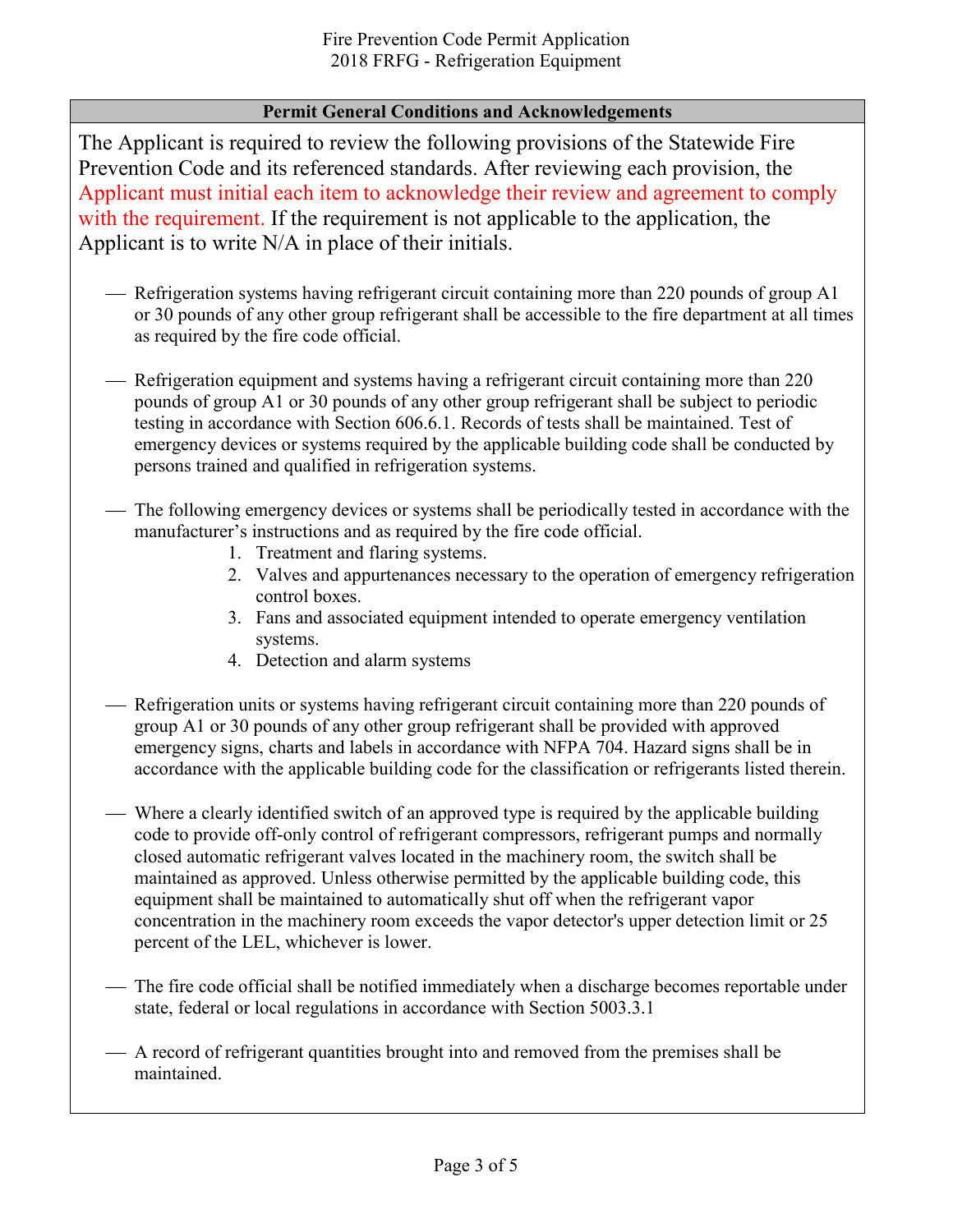#### Fire Prevention Code Permit Application 2018 FRFG - Refrigeration Equipment

#### **Permit Certification**

By my signature below, I hereby certify that I have read and examined this application and that all of the information contained therein is true and correct. Furthermore, I certify that the proposed operations will fully comply with the requirements contained in The Virginia Statewide Fire Prevention Code and any other related laws and /or Codes. I agree to indemnify, save harmless, and defend the City of Roanoke, its agents and employees, from all claims, damages, costs, expenses, and charges, including attorney's fees, which arise out of or by reason of these operations.

I acknowledge that if a permit is issued based on this application, it shall only be valid with in the building, facility, and/or location listed on this application for the specific date(s) and time(s) for which it is issued.

I acknowledge that approval of this application does not constitute permit issuance. Permit issuance does not occur until the completion of an on-site inspection by the Roanoke Fire Marshal's Office.

I acknowledge and understand that any violations of the Virginia Statewide Fire Prevention Code and/or the requirements of this permit may result in immediate permit suspension or revocation.

I agree to indemnify, save harmless, and defend the City of Roanoke, Virginia and its agents and employees from all claims, damages, costs, expenses, and charges, including attorney's fees, which arise out of or by reason of the activities associated with this permit.

| Name:             |       |  |
|-------------------|-------|--|
| <b>Signature:</b> | Date: |  |